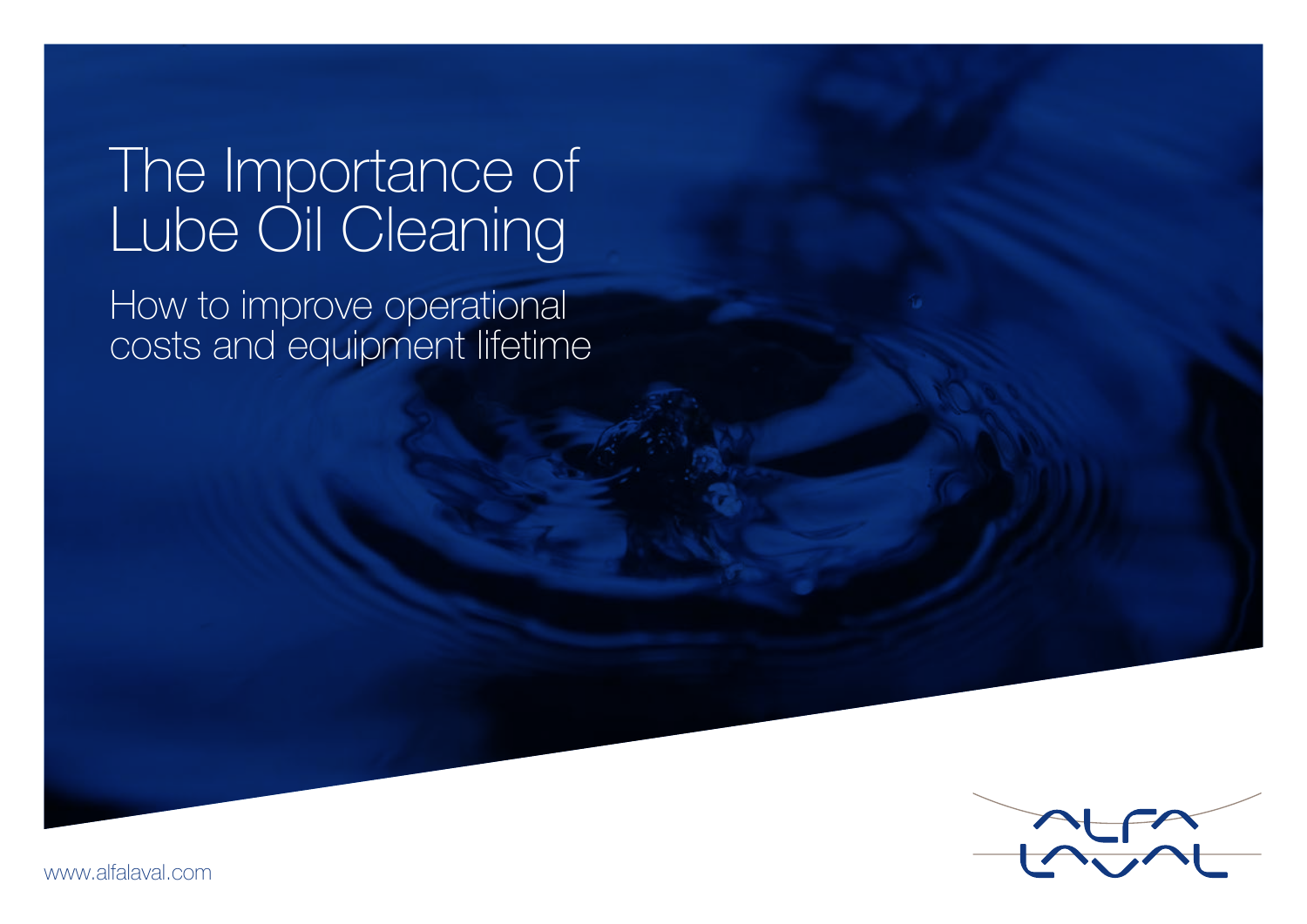## Content:

| Risks connected to poor lube oil quality                              | 3              |
|-----------------------------------------------------------------------|----------------|
| Different types of lube oil contamination                             | 4              |
| Particle contamination                                                | 5              |
| Water contamination                                                   | 6              |
| Common methods to clean lube oil                                      | $\overline{7}$ |
| Filter for cleaning lube oil                                          | 8              |
| Centrifugal Separator for cleaning lube oil                           | 9              |
| How does Filter and Coalescer compare<br>with Centrifugal Separators? | 10             |
| <b>Total Cost of Ownership</b>                                        | 11             |
| Particles effect on machine life                                      | 12             |
| Water level effect on machine life                                    | 13             |
| Conclusion                                                            | 14             |
| Centrifugal separator reduced downtime with 90%                       | 15             |

## Clean lube oil is key to an effective process

Lube oil is a necessity in many industrial applications, used for lubrication, cooling and anti-corrosion. Equipment need the oil for lubrication of movable machine parts like bearings, gear boxes and similar. With fresh and clean lube oil in the system, the production process can operate at optimal performance.

However, even under the best of circumstances lube oil tends to be contaminated. Particles can enter the system, or are the result of internal wear. Water is another unwanted contamination factor, arising by either external or internal causes.

When the lube oil is contaminated problems will eventually pile up. Contamination changes the oil properties, which will deteriorate and cause equipment problems and production losses. In fact, a substantial part of all machine failures in the manufacturing industry are related to contaminated lube oil, causing high maintenance costs and shortening the lifetime of the equipment.

With that said, clean lube oil is key to an effective production process. And that's what this document is all about. We will show you different techniques to clean lube oil, and highlight their pros and cons. And we will also take a cost perspective, so you can choose the method most suitable to your requirements.

2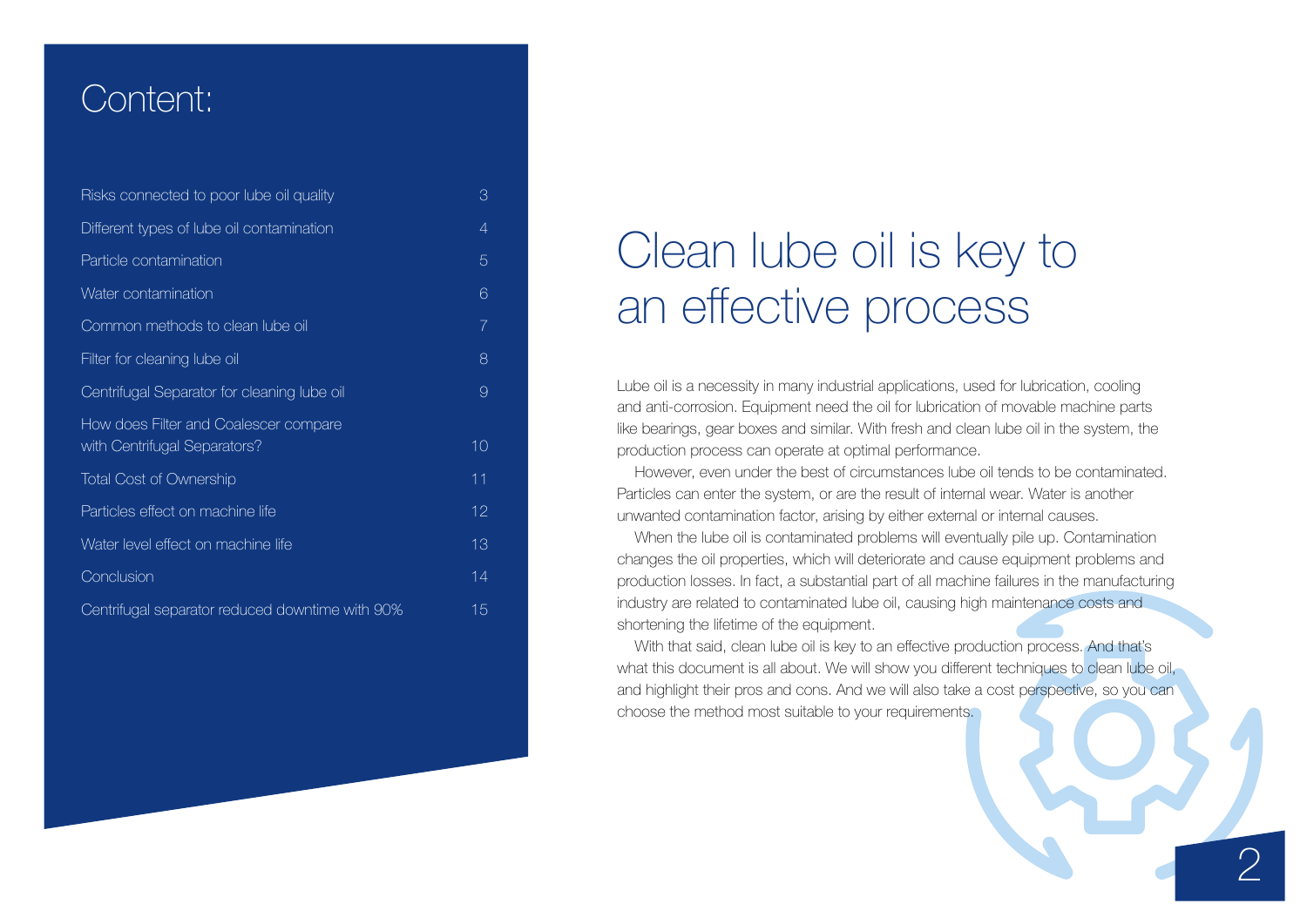## Risks connected to poor lube oil quality

POOR LUBE OIL QUALITY IS GENERALLY CAUSED BY AN UNSATISFACTORY CLEANING PROCESS THAT FAILS TO REMOVE UNWANTED CONTAMINA-TIONS. CONTAMINATION OF LUBE OIL IS CONNECTED TO SEVERAL RISKS:

- Chemical degradation Corrosion
	-
- High oil consumption Friction wear, noise
- 
- Efficiency losses Clogging
- 

All contamination risks have the potential to have costly consequences to your business. A less effective process means lower productivity, and by that, lost revenue. Increased risks of machine wear and machine failure will add to the maintenance costs, as will frequent disposal and replacement of oil. From an environmental perspective, disposal of used oils is more and more unacceptable and often associated with high costs.

And, in the long run, with poor lube oil quality the equipment lifetime will decrease, rising the need for costly investments. Important to know is that even very small increases in contamination levels have severe impact on the lifetime of machine components and systems.

#### Life time of bearing as function of the water content in the oil



Conversion from percent to parts per million (ppm):  $0.01\% = 100$  ppm  $10\% = 100.000$  ppm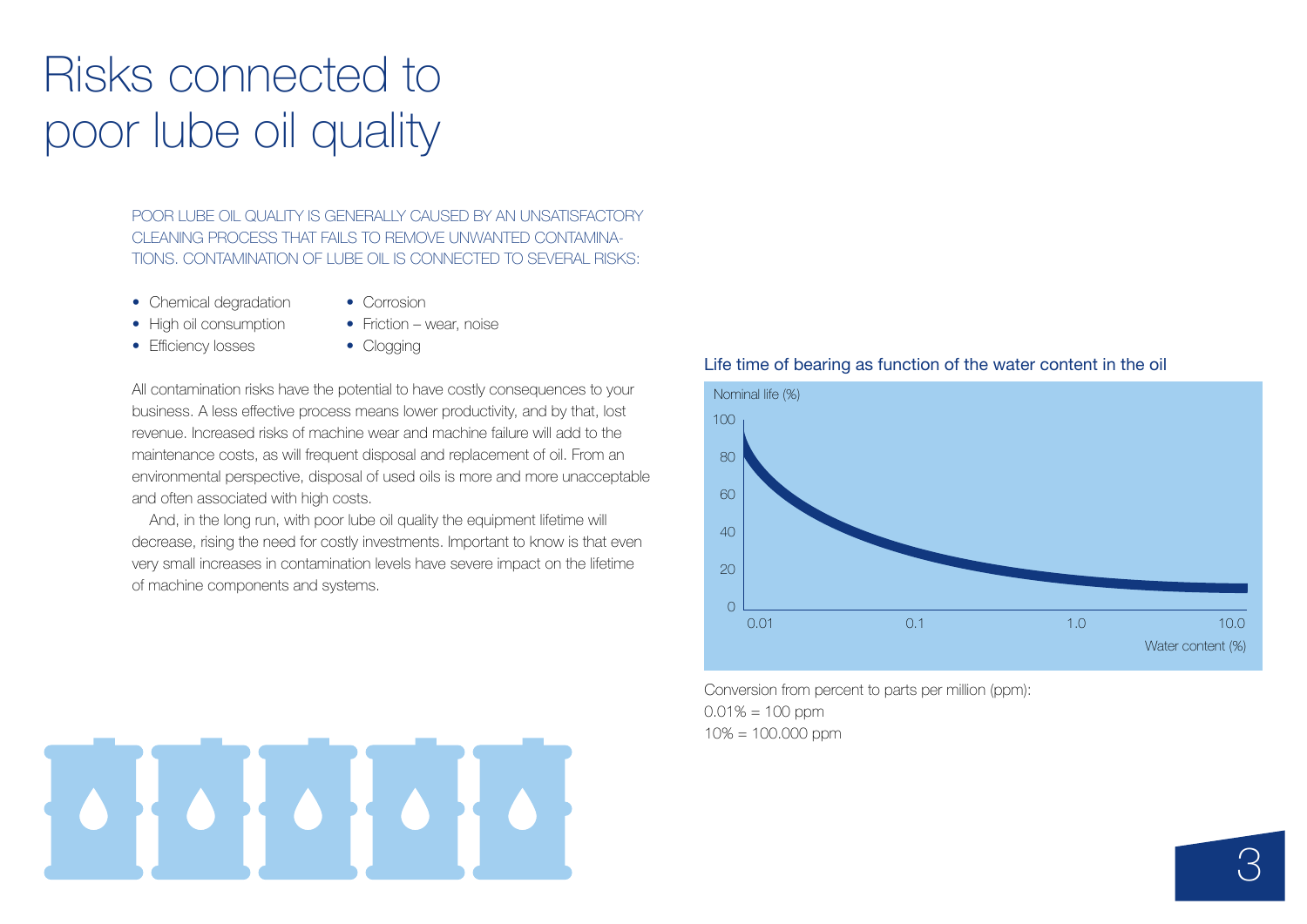## Different types of lube oil contamination

#### IS IT POSSIBLE TO TOTALLY AVOID CONTAMINATION OF THE LUBE OIL? THE SHORT ANSWER IS NO

Even if you make sure that machine components are clean before installing them, and that seals are secured, contamination is a problem you should be prepared to deal with.

When looking closer into the oil we can see two types of contaminants: particles and water. Small particles like sand or dust tend to find their way into even the most enclosed systems, and water can emerge due to condensation or intrusion.

## Sources of contamination

#### Built in contaminants

• Cylinders, fluids, hydraulic motors, hoses and pipes, pumps, reservoirs, valves, etc.

#### Generated contaminants

- Assembly of system Operation of system
- Break-in of system Fluid breakdown

#### External ingression

- Reservoir breathing Cylinder and rod seals
- Bearing seals Component seals
- Contaminants introduced during maintenance
- Disassembly/assembly Make-up oil

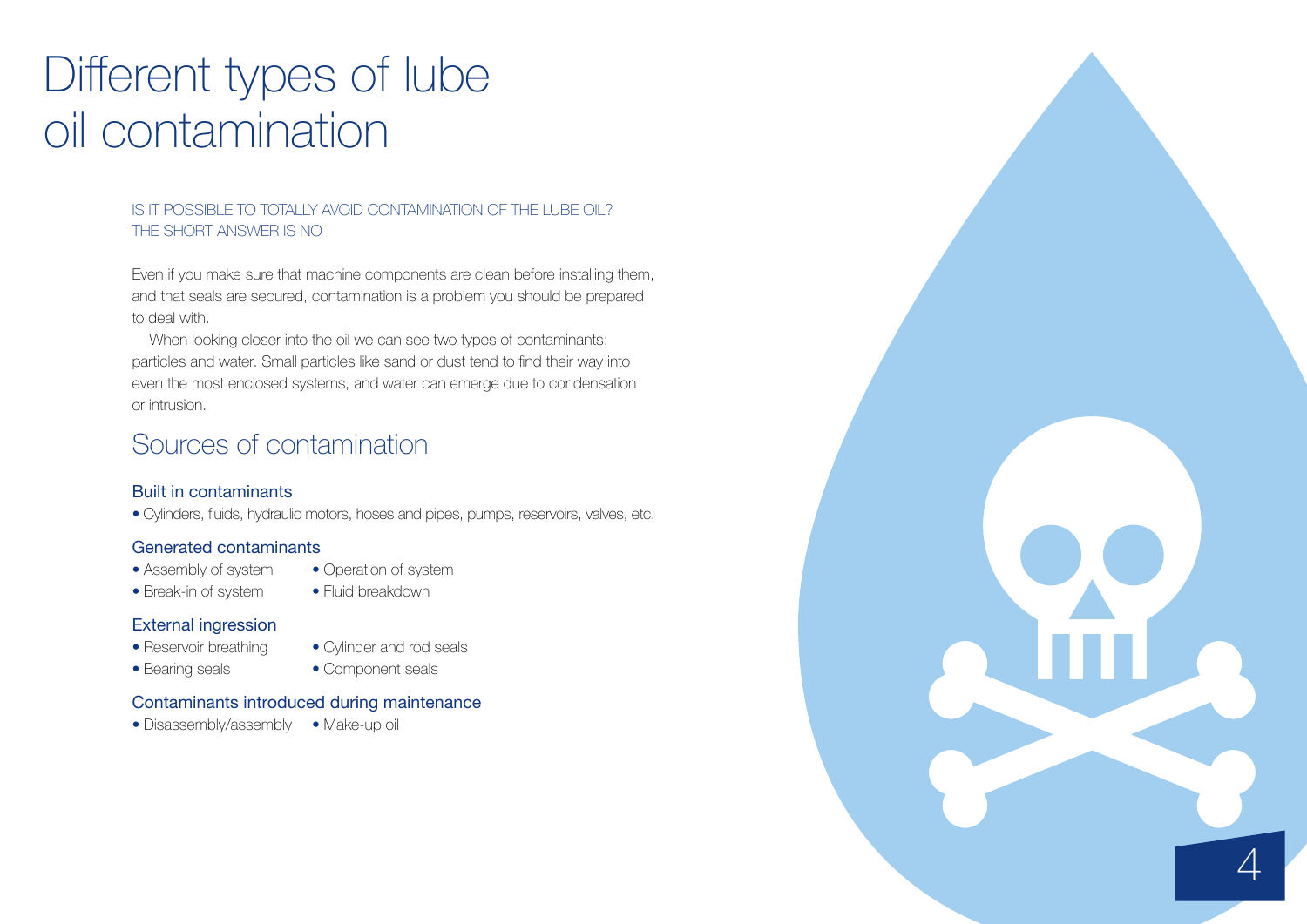## Particle contamination

PARTICLES CONTAMINATING THE LUBE OIL IS A COMMON CAUSE TO EQUIPMENT FAILURE. THEY CAN COME FROM SEVERAL SOURCES: WEAR FROM METAL, PLASTIC AND RUBBER COMPONENTS, PAINT FLAKES, AND AIRBORNE DUST.

Even brand new oil, if stored improperly, can be a source of particulates. If the lube oil is left untreated the particles will cause wear and clog equipment, and also change the properties of the oil.

The particles that contaminate the lube oil can vary in size, type and shape from process to process. They are measured in μm, where 1 μm is 1/1000 mm. As an example, a bacteria could be around 3 μm, coal dust 8 μm, salt 100 μm and a grain of sand as large as 1-2 mm.

The oil films in an engine or bearing are very thin, and ports and other passages are narrow. Depending on the size of the solid particles, they impair on the systems functionality in different ways. If they are trapped in a fine clearance, like in a bearing, they can cause micro cracks on the surface. With continuous system load these cracks can spread and degrade the metal surface until it starts to fall apart.

Particles may also change the properties of the lube oil additives. If the lube oil quality does not meet the required equipment standards, there is another potential risk of malfunction.

| <b>Particle Size</b>      | <b>Effects on Equipment</b>                                                                                                                                                                               |
|---------------------------|-----------------------------------------------------------------------------------------------------------------------------------------------------------------------------------------------------------|
| Particles > Gap           | Particles do not fit into gaps. Particles can block orifices and ports,<br>jam moving parts, and lodge inside valves and lock them.                                                                       |
| $Particles = Gap$         | Particles fit into gaps where they scratch surfaces, sausing abrasive<br>wear and surface fatigue. Particles are broken into fragments and are<br>work hardened.                                          |
| Particles $<$ Gap         | Individual particles pass through gaps. Particles cause erosive wear<br>and form deposits of silt which can block gaps.                                                                                   |
| Particles of<br>all sizes | Noise, vibration, loss of reliability, breakdowns, shorter service inter-<br>vals and equipment lifetime, and catalysis of base oil oxidation (leads)<br>to sludge, varnish, shorter lubricant lifetime). |

Source: Noria Corporation

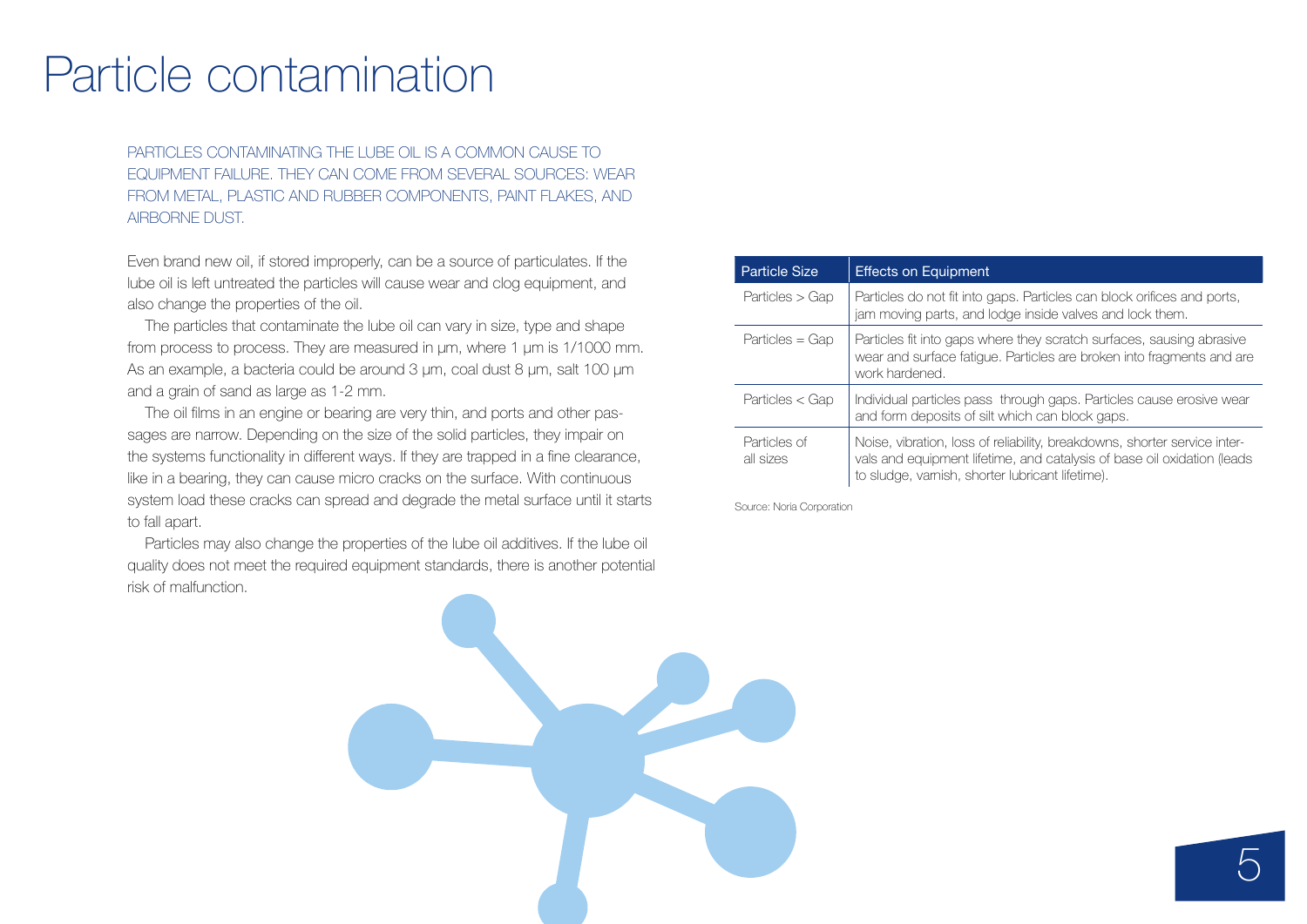## Water contamination

ALL OILS CONTAIN WATER, TO A CERTAIN DEGREE. BUT WHEN WATER CONTAMINATES THE LUBE OIL THROUGH LEAKAGES AND CONDENSATION, AND THE LEVELS RISE, THIS CAN CAUSE SEVERE PROBLEMS. FOR SOME, LIKE THE PULP AND PAPER INDUSTRY, WATER IS THE PRIMARY CAUSE OF BEARING FAILURE.

Water has a lower viscosity than lube oil and reduces the lubricative properties. Trapped in bearings and gears, water droplets can implode under the pressure and cause micro cracks. There is even the risk of metal-to-metal contact when the lube oil is pushed away by water. Water contamination has several negative effects on oil properties and overall system performance:

- creation of high-viscosity emulsions, which have a damaging effect on valves and pumps
- oxidation of oils and additives which creates hard particles
- reduction of oil viscosity and lubricity
- reduction of bearing lifetime
- corrosion

#### Types of water contamination

Water contamination can be of three types:

- Dissolved water water molecules dispersed one-by-one
- Emulsified water water dispersed as small droplets
- Free water water that settles to the tank bottom

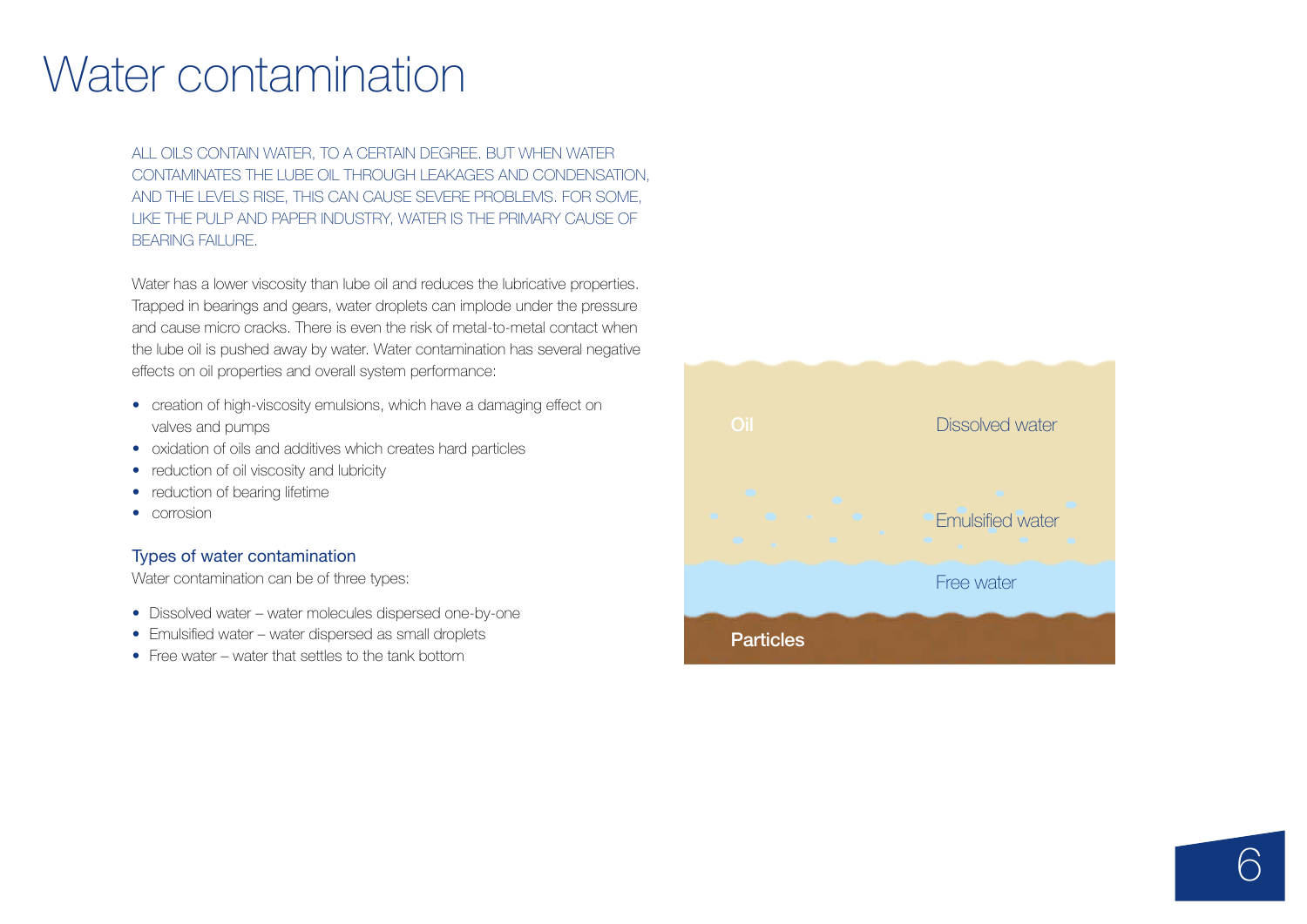## Common methods to clean lube oil

Feature comparison

#### THERE ARE SEVERAL DIFFERENT METHODS TO CLEAN LUBE OIL FROM CONTAMINANTS.

In this document we describe and compare the common, and widely applicable methods, Filter, Coalescer and Centrifugal Separator. The methods come with their pros and cons, and recommended usage depends on the application and the contamination challenges.

Filter is used to remove particles from lube oil. If water contamination is also a problem, the filter needs a complementary Coalescer module. Centrifugal Separation removes particles and water in a single operation.

## Disc stack centrifuge Filter Coalescer Particles & water separation? The ves no no no no Particle removal by the set of the vest of the vest of the monometer of the vest of the monometer of the monometer of the monometer of the monometer of the monometer of the monometer of the monometer of the monometer of th Free water removed a set of the set of the vest of the vest of the vest of the vest of the vest of the vest of the vest of the vest of the vest of the vest of the vest of the vest of the vest of the vest of the vest of the Emulsified water removed a contribution of limited and limited in limited in limited in the limited of limited Dissolved water removed no no no **Capital cost high low low low** low Operating cost low high high Total cost of ownership low a low high high high

# $\overline{\phantom{a}}$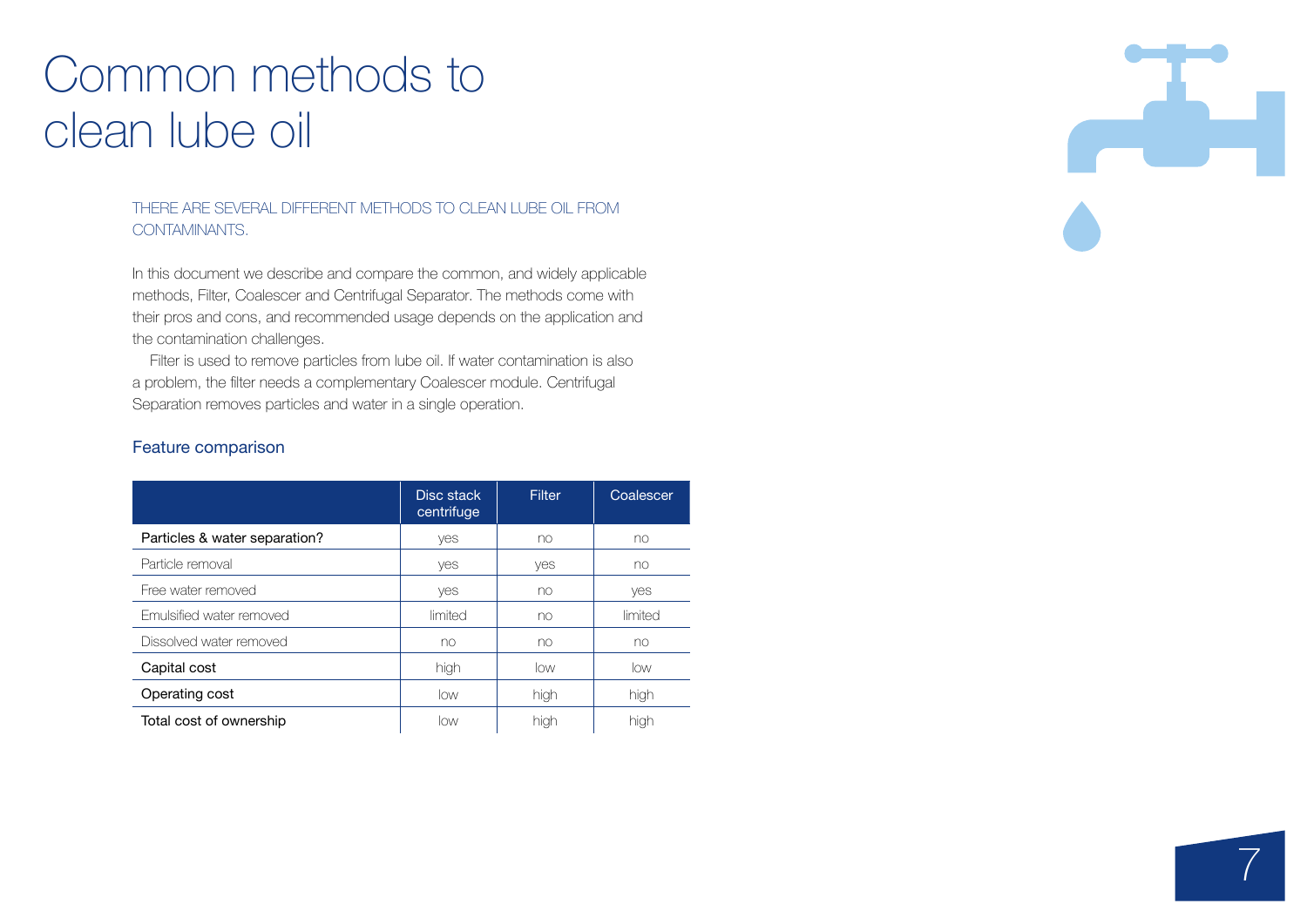## Filter for cleaning lube oil

A COMMON METHOD TO DEAL WITH LUBE OIL CONTAMINATION IS TO USE A FILTER MODULE. THIS TECHNIQUE IS SIMPLE WITH FEW MOVING PARTS, AND COMES WITH A COMPARABLY LOW INITIAL INVESTMENT COST.

There are several competing filter techniques, but this document focuses on the widely used cartridge filter.

The cartridge filter is used to remove solid particles from lube oil. This mechanical filter catches all particles larger than the selected mesh size, and lets the lube oil pass through. Over time the cleaning efficiency will decrease as the trapped particles clog the filter, which needs to be replaced and properly disposed.

A filter can only handle two phases at once, liquid-solid or liquid-liquid. If the lube oil is contaminated with both particles and water, you will need an additional coalescer module to remove the water. Their efficiency is highest with fairly clean oils having little or no solids and less than 1% water.

#### Coaleser for cleaning lube oil

If the lube oil also contains water, a coalescer can be used to remove it, often in a combination where the coalescer module follows the filter module. This is a common two step operation to remove both solids and water from the lube oil.

When the lube oil flows through a screen in the coalescer, fine dispersions of water are retained. When another droplet comes in contact with the first one, they join forming a larger droplet. This is repeated numerous times until a large enough drop is formed, and because of its size is forced towards the discharge and ends up in a water sump.

A coalescer operates at optimal efficiency when the oil's viscocity is low, and the oil is clean without any solids contamination.

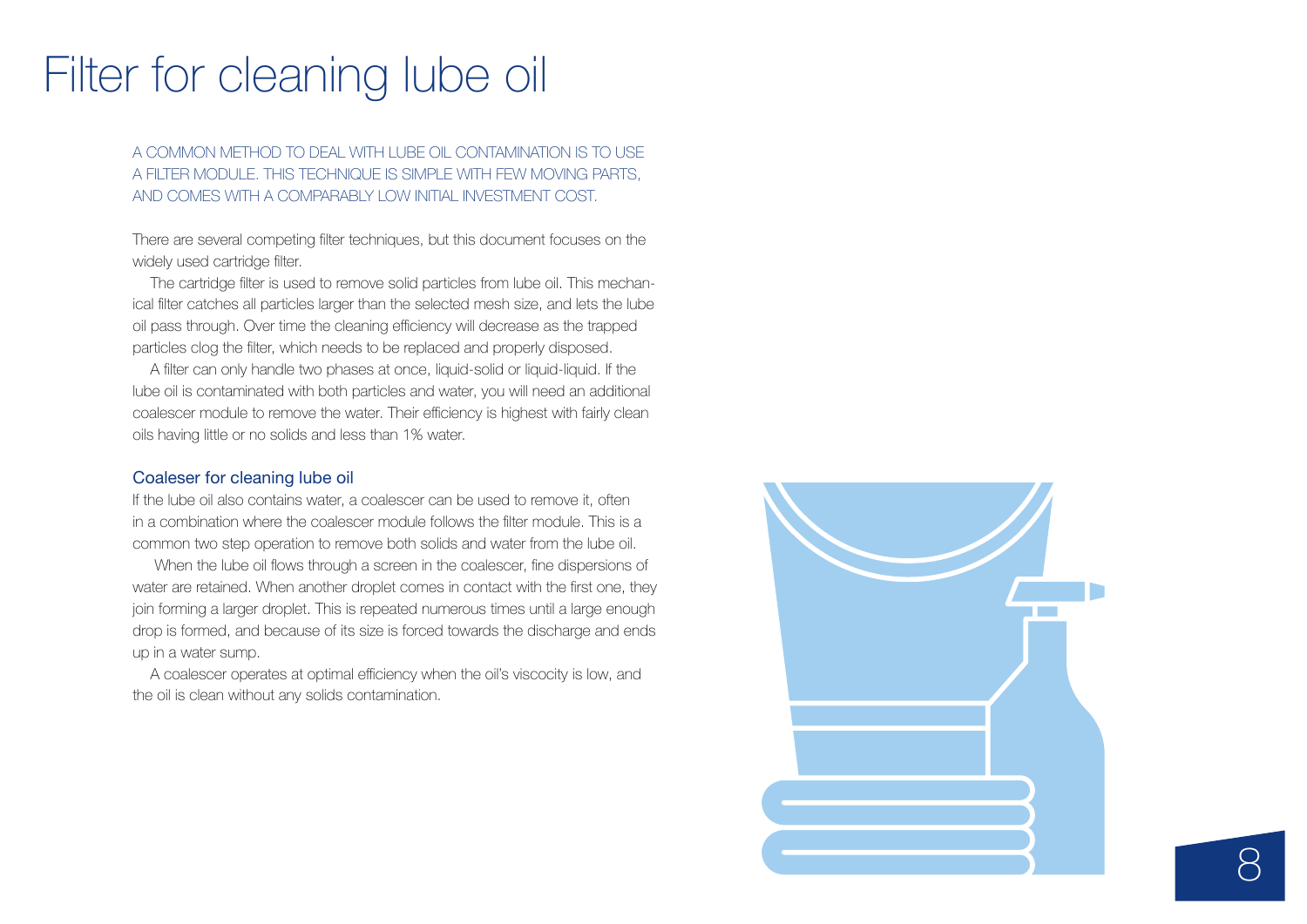## Centrifugal Separator for cleaning lube oil

A CENTRIFUGAL SEPARATOR CAN BE USED TO REMOVE PARTICLES AND WATER IN A SINGLE OPERATION. IN A SEPARATOR PARTICLES AND WATER ARE SEPARATED FROM THE LUBE OIL BY THE USE OF CENTRIFUGAL FORCE.

The contaminants are forced outwards to be dispatched as sludge and water. At the same time, the clean lube oil is continuously recirculated back to the production process.

Centrifugal separators are widely known for their highly efficient lube oil cleaning abilities, and for their consistent and reliable performance. Also they require minimal maintenance and attendance, which have a positive effect on both process uptime and running costs.

Integration of a centrifugal separator is simple since no modifications to existing systems are required. The separator module is installed in a bypass loop and is not interfering with the production. It has the benefit of a small footprint, and optional mobility to service other production units within the premises.



Two different separator operation types are available:

Manual separators (Emmie modules, OCM modules): Sludge collection inside the separator with manual removal. Automatic separators (Flex modules): Sludge discharge automatically.

The separator works continuously, independent of the existing installation.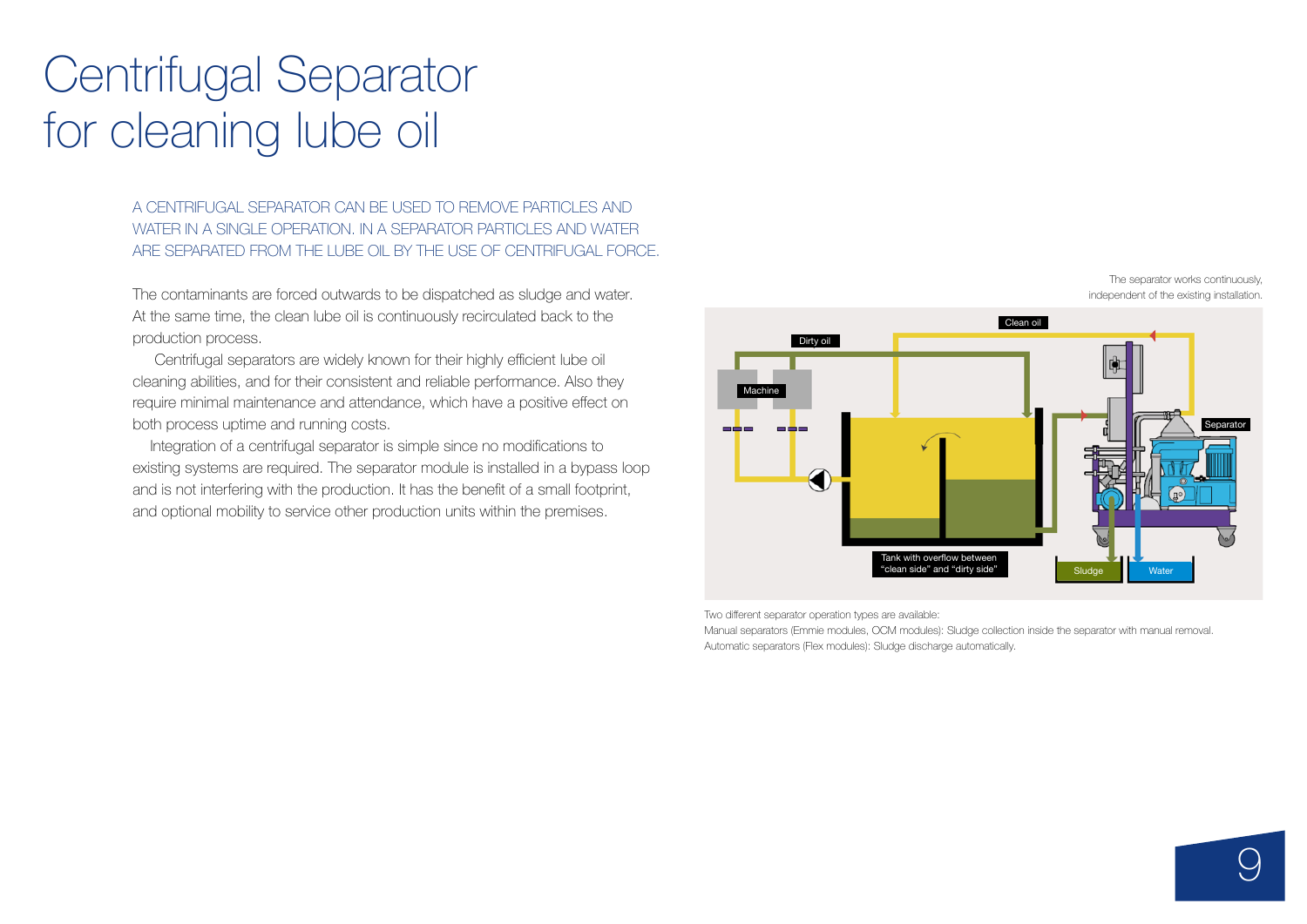# How does Filter and Coalescer compare with Centrifugal Separators?

ADVANTAGES • Low investment costs

**DISADVANTAGES** 

• No water removal

(Total Acid Number)

(max 60-200 cSt)

• High operation costs

THE DIFFERENT TECHNOLOGIES COME WITH ADVANTAGES AND DISADVANTAGES. WITH THIS SIDE BY SIDE COMPARISON IT IS EASY TO SEE THE DIFFERENCES.

#### Centrifugal Separator **Cartridge Filter**

#### ADVANTAGES

- Choice between automatic/manual removal of solids
- Continuous water removal
- Efficient solids handling limited disposal costs
- Solids removal\* 100% removed: 10 µm and above 90% removed: 5 µm to 10 µm 70% removed: 3 µm to 5 µm \*Valid for non-oil soluble particles and solids with a density  $> 2000$  kg/m<sup>3</sup>
- Beta-value is always constant
- HSS distinguish between additives and contaminants
- HSS operates normally in by-pass for continuous operation
- Low operation costs
- Completely flexible, no filter mesh has to be selected or changed

#### **DISADVANTAGES**

- High investment costs
- Solids with a density below 2000 kg/m<sup>3</sup> are not removed

#### Centrifugal Separator **Coalescer**

#### ADVANTAGES

- Handles also high-viscosity fluids
- Relative high solids-handling capacity (especially for self-cleaning separators)
- Separation efficiency is not depending on the presence of surfactant

#### **DISADVANTAGES**

• Because of high speed separation sound is typically 64-75 db(A) for the separators on the OCM modules

#### ADVANTAGES

• Low sound emission, due to no moving parts

• Particles larger than mesh size are removed

• Complete filter cartridge has to be disposed • Particle removal only down to 3 μm • Beta-value declines by time

• Water can effect additives, which influence TAN

• Compensate high viscosity with bigger mesh

• Filters normally in full-flow when only in operation

• Manual change of filter elements

#### **DISADVANTAGES**

- Coalescers functions best with low-viscosity fluids; as the viscosity increases efficiency decreases.
- No solids-handling ability; only small amounts of solids are required to clog the coalescer. Coale scers work best on clean solids-free fluids.
- Coalescers cannot be used if surfactants are present. Surfactants are contaminants or additives which lowers the interfacial tension, which means that the water droplets do not coalesce.



10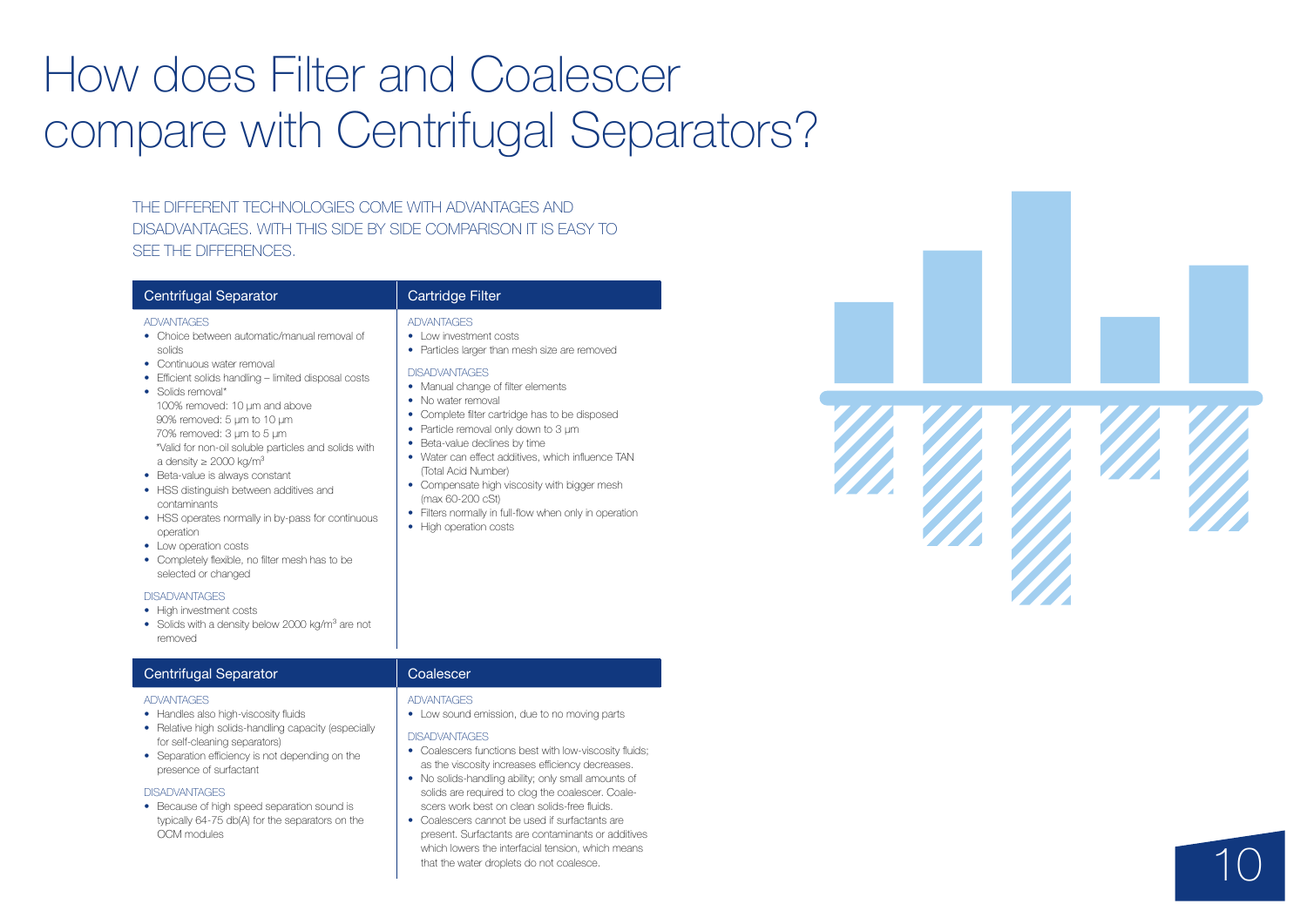## Total Cost of Ownership

#### CHOOSING BETWEEN DIFFERENT TECHNOLOGIES COMES DOWN TO ESSENTIALLY TWO QUESTIONS. PERFORMANCE AND COST.

Since performance is tightly connected to machine wear and the need for maintenance, these factors must be taken into account when calculating the total cost of ownership.

#### Investment

A filter solution comes with the advantage of a low initial investment compared to a centrifugal separator.

#### Maintenance costs

A centrifugal separator requires minimal maintenance and spare parts. Filter technology needs continuous service, causing additional cost for filter element replacements, man hours and costs for downtime/production loss. The cost for disposing used filter cartridges is also a factor to consider. The practical issues of spare part availability is an aggravating factor on remote locations.

#### Operating performance

Filter, Coalescer and Centrifugal Separators are designed do the same job, clean the lube oil from contaminants, but operate within different ranges as shown in the chart. The performance of the lube oil cleaning process has a direct effect on process reliability and equipment lifetime. Cleaner lube oil equals more uptime and longer equipment lifetime.



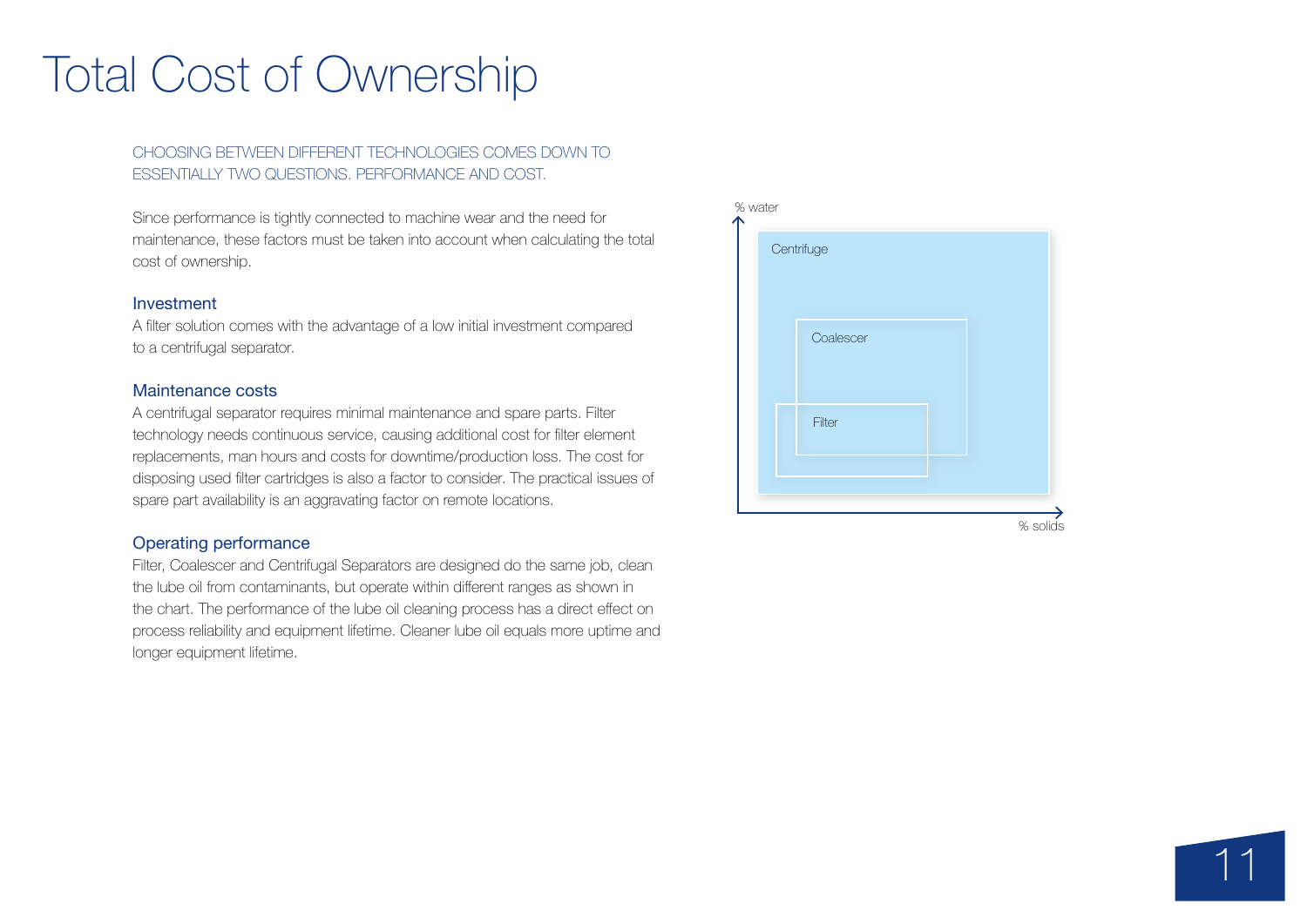## Particles effect on machine life

#### DEPENDING ON THE APPLICATION THERE ARE DIFFERENT LIFETIME EFFECTS FROM THE PARTICLE CONTAMINATION OF THE EQUIPMENT. THE ISO CLEANLINESS CODE 4406:1999 CAN BE TAKEN TO VIEW THE SOLID PARTICLE EFFECT ON MACHINE LIFE.

If expected machinery lifetime of a diesel engine at a cleanliness level of ISO 4406 16/14/11 (top row) is 8 years, and the current continuous oil cleanliness is 21/19/16 (column to the left), then the expected machinery lifetime would be reduced by a factor 4 for hydraulic and diesel engines applications which means 2 years. Would the particle count instead be 15/13/10, the expected lifetime would be increased by a factor 5, to 10 years.

#### Solids particles effect on machine life

| Amount of                     |                       | Expected cleaniliness level (ISO 4406) |                                                |                       |                       |                             |                      |                       |                       |                       |                       |                       |                       |                       |                       |                       |                       |                       |                     |                                  |  |
|-------------------------------|-----------------------|----------------------------------------|------------------------------------------------|-----------------------|-----------------------|-----------------------------|----------------------|-----------------------|-----------------------|-----------------------|-----------------------|-----------------------|-----------------------|-----------------------|-----------------------|-----------------------|-----------------------|-----------------------|---------------------|----------------------------------|--|
| solid particles<br>(ISO 4406) | 21/19/16              |                                        |                                                | 20/18/15              |                       | 19/17/14                    |                      | 18/16/13              |                       | 17/15/12              |                       | 16/14/11              |                       | 15/13/10              |                       | 14/12/9               |                       | 13/11/8               |                     | 12/10/7                          |  |
| 24/22/19                      | $\overline{2}$<br>1,8 | 1,6<br>1,3                             | 3<br>2,3                                       | $\overline{2}$<br>1,7 | $\overline{4}$<br>3   | 2,5<br>$\overline{2}$       | 6<br>3,5             | 3<br>2.5              | 7<br>4,5              | 3,5<br>3              | 8<br>5,5              | $\overline{4}$<br>3,5 | >10<br>7              | 5<br>4                | >10<br>8              | 6<br>5                | >10<br>10             | $\overline{7}$<br>5,5 | >10<br>>10          | >10<br>8,5                       |  |
| 23/21/18                      | 1,5<br>1,5            | 1.5<br>1,3                             | $\overline{2}$<br>1,8                          | 1.7<br>1,4            | 3<br>2,2              | $\overline{2}$<br>1,6       | 4<br>3               | 2.5<br>$\mathfrak{D}$ | 5<br>3,5              | 3<br>2,5              | $\overline{7}$<br>4,5 | 3,5<br>3              | 9<br>5                | $\Delta$<br>3.5       | >10<br>7              | 5<br>4                | >10<br>9              | $\overline{7}$<br>5,5 | >10<br>10           | 10<br>8                          |  |
| 22/20/17                      | 1,3<br>1,2            | 1,2<br>1,05                            | 1.6<br>1,5                                     | 1,5<br>1,3            | $\overline{2}$<br>1,8 | 1.7<br>1,4                  | 3<br>2,3             | $\overline{2}$<br>1,7 | $\Delta$<br>3         | 2,5<br>$\overline{2}$ | 5<br>3,5              | 3<br>2,5              | $\overline{7}$<br>5   | $\Delta$<br>3         | 9<br>6                | 5<br>4                | >10<br>8              | $\overline{7}$<br>5,5 | >10<br>10           | $\overline{9}$<br>$\overline{7}$ |  |
| 21/19/16                      |                       |                                        | 1,3<br>1,2                                     | 1,2<br>1,1            | 1,6<br>1,5            | 1,5<br>1,3                  | $\mathcal{P}$<br>1,8 | 1,7<br>1,5            | 3<br>2,2              | $\overline{2}$<br>1,7 | $\overline{4}$<br>3   | 2,5<br>$\overline{2}$ | 5<br>3,5              | 2,5<br>2,5            | $\overline{7}$<br>5   | 4<br>3,5              | 9<br>$\overline{7}$   | 6<br>4,5              | >10<br>9            | 8<br>6                           |  |
| 20/18/15                      |                       |                                        |                                                |                       | 1,3<br>1,2            | 1,2<br>1,1                  | 1.6<br>1,5           | 1,5<br>1,3            | $\overline{2}$<br>1,8 | 1.7<br>1,5            | 3<br>2,3              | $\overline{2}$<br>1,7 | 4<br>3                | 2.5<br>$\overline{2}$ | 5<br>3,5              | 3<br>2,5              | $\overline{7}$<br>5,5 | 4.6<br>3,7            | >10<br>9            | 6<br>5                           |  |
| 19/18/17                      |                       |                                        |                                                |                       |                       |                             | 1.3<br>1,2           | 1,2<br>1,1            | 1.6<br>1.5            | 1,5<br>1,3            | $\overline{2}$<br>1,8 | 1.7<br>1,5            | 3<br>2,3              | $\mathfrak{D}$<br>1.7 | 4<br>3                | 2,5<br>2              | 6<br>$\overline{4}$   | 3<br>2,5              | >10<br>8            | 5<br>3,5                         |  |
| 18/17/16                      |                       |                                        |                                                |                       |                       |                             |                      |                       | 1.3<br>1,2            | 1.2<br>1,1            | 1.6<br>1,5            | 1.5<br>1,3            | $\overline{2}$<br>1,8 | 1.7<br>1,5            | 3<br>2,3              | $\overline{2}$<br>1,8 | 4<br>3.7              | 3.5<br>$\overline{2}$ | 8<br>6              | $\overline{4}$<br>3,5            |  |
| 17/16/15                      |                       |                                        | <b>Hydraulics and</b><br><b>Diesel Engines</b> |                       |                       | Rolling Element<br>Bearings |                      |                       |                       |                       | 1.3<br>1,2            | 1,2<br>1,1            | 1.6<br>1,5            | 1.5<br>1,4            | $\overline{2}$<br>1,8 | 1.7<br>1,5            | 3<br>2,3              | $\overline{2}$<br>1,8 | 6<br>4,5            | 2,5<br>2,2                       |  |
| 16/15/14                      |                       |                                        | and Turbo<br>Machinery                         | Journal Bearings      | <b>others</b>         | Gear Boxes and              |                      |                       |                       |                       |                       |                       | 1,3<br>1,2            | 1.3<br>1,1            | 1,6<br>1.6            | 1,6<br>1,4            | $\overline{2}$<br>1,9 | 1.8<br>1.5            | $\overline{4}$<br>3 | $\overline{2}$<br>1,8            |  |
| 15/13/10                      |                       |                                        |                                                |                       |                       |                             |                      |                       |                       |                       |                       |                       |                       |                       | 1.4<br>1.2            | 1,2<br>1,1            | 1.8<br>1,6            | 1.5<br>1,3            | 2,5<br>$\mathbf{2}$ | 1,8<br>1,6                       |  |

This chart is an estimate of prolonged lifetime of machinery as an effect of clean oil.

Source: Noria Corporation

#### Source: Table ISO Cleanliness Code 4406:1999

Suppose oil with following particles count: No. of particles  $> 4$  μm:  $9800$  (=> range 20) No. of particles  $> 6 \mu m$ : 470 (=> range 16) No. of particles  $> 14$  μm: 34 (=> range 12) Hence contamination level 20/16/12

**EXAMPLE:** 

For centrifuges below can be taken to calculate the solid reduction: 100% of particles removed with size 10 µm and above 90% of particles removed with size 5 um to 10 um 70% of particles removed with size 3 µm to 5 µm

(Valid for non-oil soluble particles and solids with a density  $\geq$  2000 kg/m<sup>3</sup>)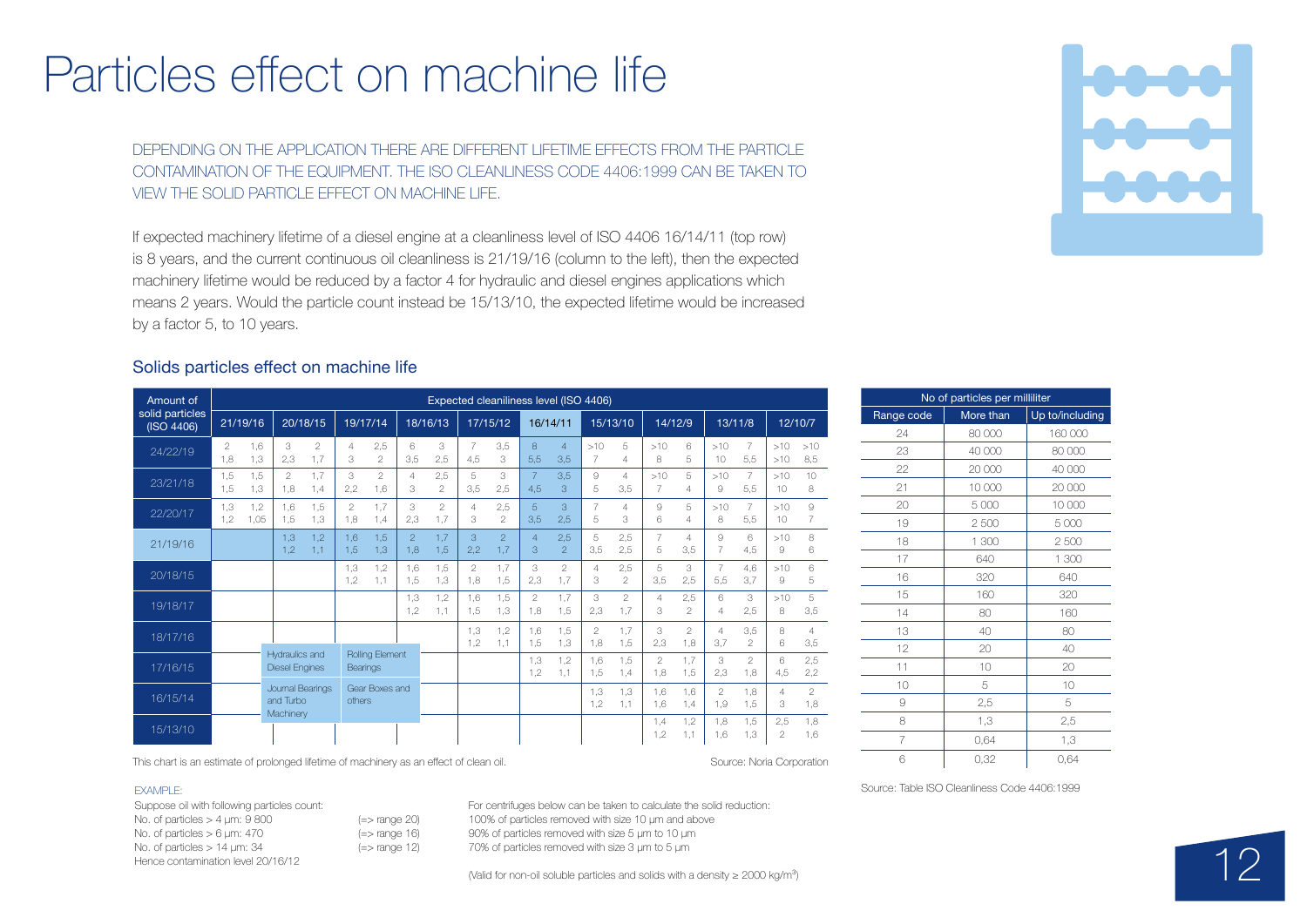## Water level effect on machine life

IF THE EXPECTED LIFETIME OF SOME MACHINERY IS 5 YEARS AT 2500 PPM OF WATER, AND THE WATER IN OIL WAS REDUCED TO 625 PPM THE LIFETIME WOULD EXTEND BY A FACTOR OF 2, YIELDING AN EXPECTED LIFETIME OF 10 YEARS.

If the lifetime was expected to be 5 years at 225 ppm water in the oil, and current water level in oil was 2500 ppm the lifetime of the machinery would be lowered to one year and three months.

#### Moisture level effect on machine life

| Current level of<br>moisture, ppm | Machine life extension by factor |         |         |         |       |         |       |       |     |  |  |  |
|-----------------------------------|----------------------------------|---------|---------|---------|-------|---------|-------|-------|-----|--|--|--|
|                                   | $\overline{2}$                   | 3       | 4       | 5       | 6     | 7       | 8     | 9     | 10  |  |  |  |
| 50 000                            | 12 500                           | 6500    | 4 500   | 3 1 2 5 | 2500  | 2000    | 1 500 | 1 000 | 782 |  |  |  |
| 25 000                            | 6 2 5 0                          | 3 2 5 0 | 2 2 5 0 | 1563    | 1 250 | 1 0 0 0 | 750   | 500   | 391 |  |  |  |
| 10 000                            | 2500                             | 1 300   | 900     | 625     | 500   | 400     | 300   | 200   |     |  |  |  |
| 5 0 0 0                           | 1 250                            | 650     | 450     | 313     | 250   | 200     |       |       |     |  |  |  |
| 2 500                             | 625                              | 325     | 225     |         |       |         |       |       |     |  |  |  |
| 1 0 0 0                           | 250                              |         |         |         |       |         |       |       |     |  |  |  |

This chart is an estimate of the prolonged lifetime of machinery as an effect of clean oil.

Source: Noria Corporation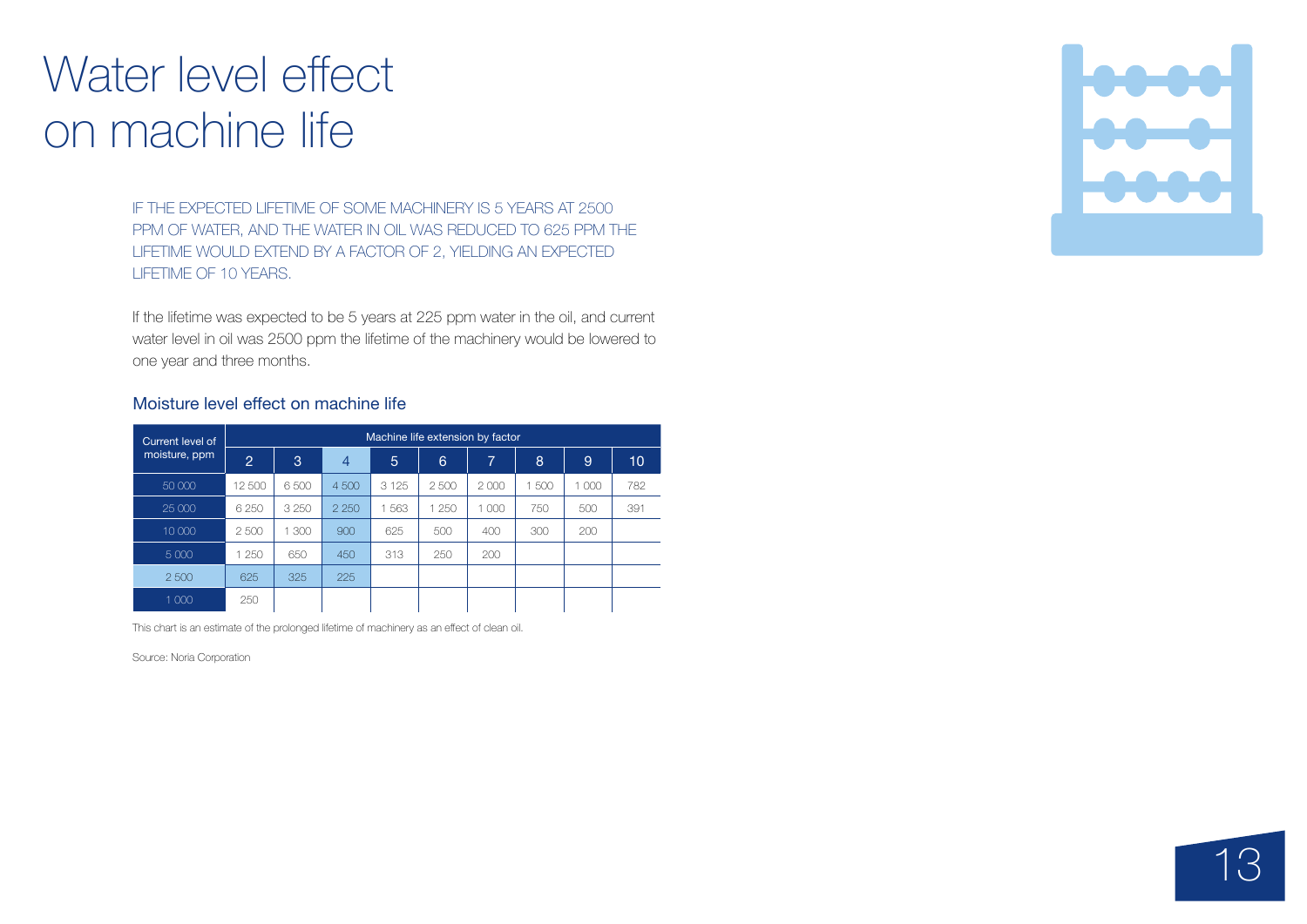## Conclusion

WHEN SUMMING ALL RELEVANT FACTORS THE CENTRIFUGAL SEPARATOR COMES OUT AS THE SUSTAINABLE SOLUTION WHEN CALCULATING TOTAL COST OF OWNERSHIP IN LUBE OIL CLEANING.

With its low operational costs, and excellent performance, it will provide smooth and hassle-free operations and prolonged lifetime of your equipment. In that context, investing in a Centrifugal Separator is a relatively small cost with substantial benefits.



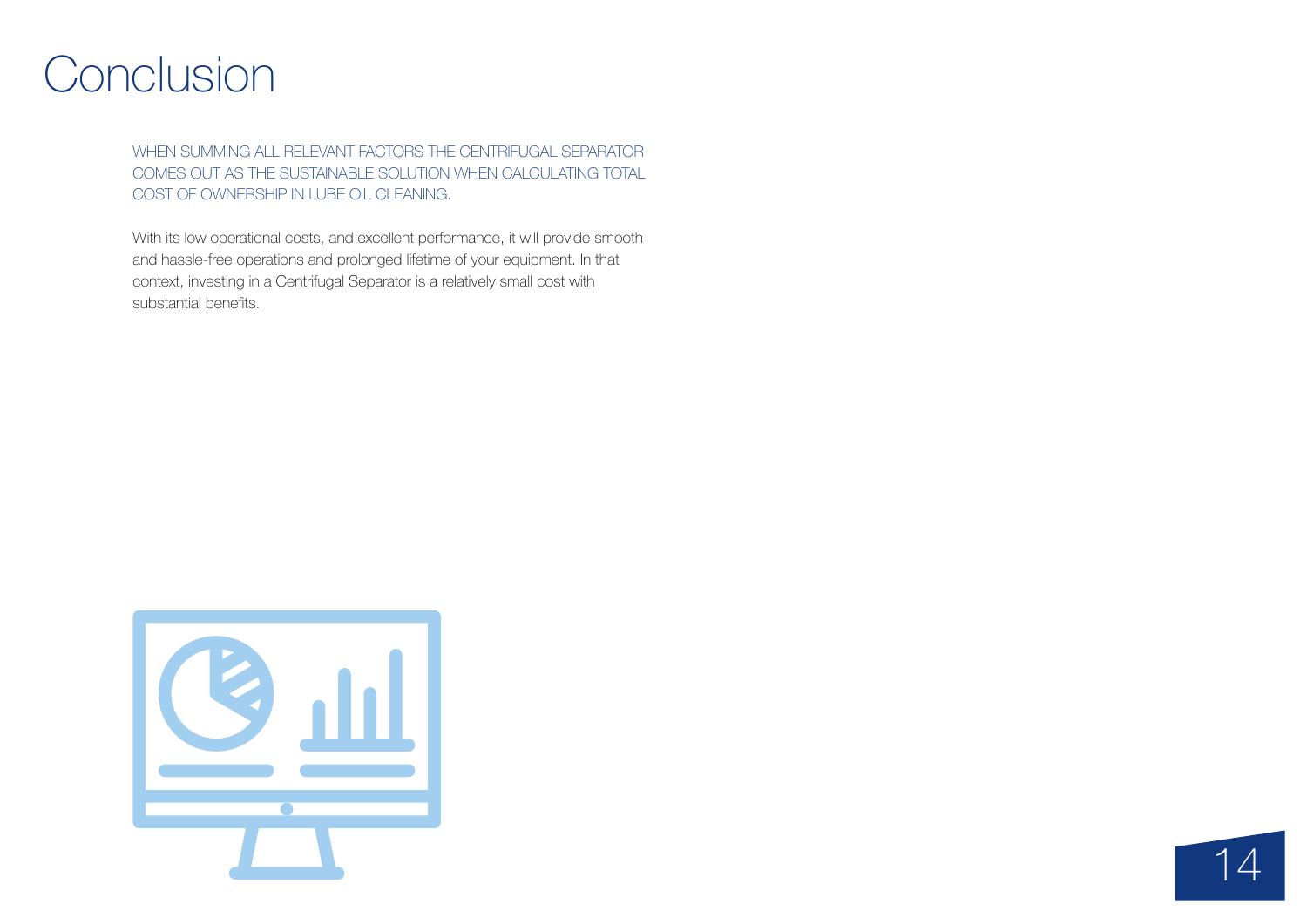## Centrifugal separator reduced downtime with 90%

WHEN UTILIZING PROACTIVE OIL MAINTENANCE NUMEROUS BENEFITS HAVE BEEN DISCOVERED. AT THE WEYERHAEUSER FLINT RIVER OPERATIONS MILL THESE BENEFITS WERE RECORDED, AND THE MOST OUTSTANDING ONE WAS THE IMPROVED UPTIME.

By handling lube oil contamination with a centrifugal separator, downtime was reduced by 90%.

Another important consideration is the worst case scenario for downtime. Production planners and managers must prepare for the worst case to occur. By implementing proactive maintenance, the worst case scenario for downtime caused by hydraulic systems dropped from almost 14 hours/month to just over 3 hours/month. In addition to reducing downtime, repair costs at Weyerhaeuser Flint River have been reduced by 74% with the deployment of proactive maintenance.